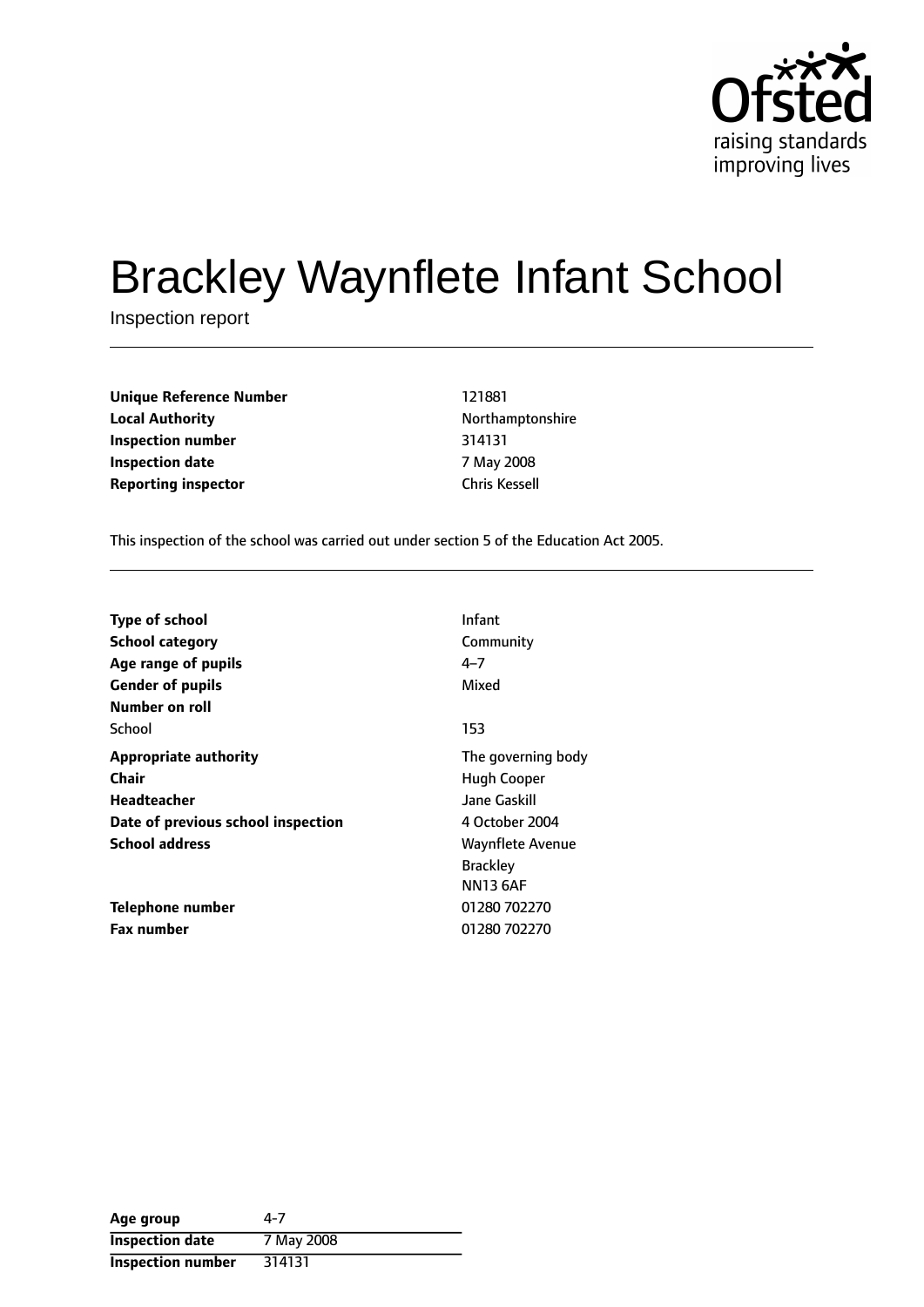.

© Crown copyright 2008

#### Website: www.ofsted.gov.uk

This document may be reproduced in whole or in part for non-commercial educational purposes, provided that the information quoted is reproduced without adaptation and the source and date of publication are stated.

Further copies of this report are obtainable from the school. Under the Education Act 2005, the school must provide a copy of this report free of charge to certain categories of people. A charge not exceeding the full cost of reproduction may be made for any other copies supplied.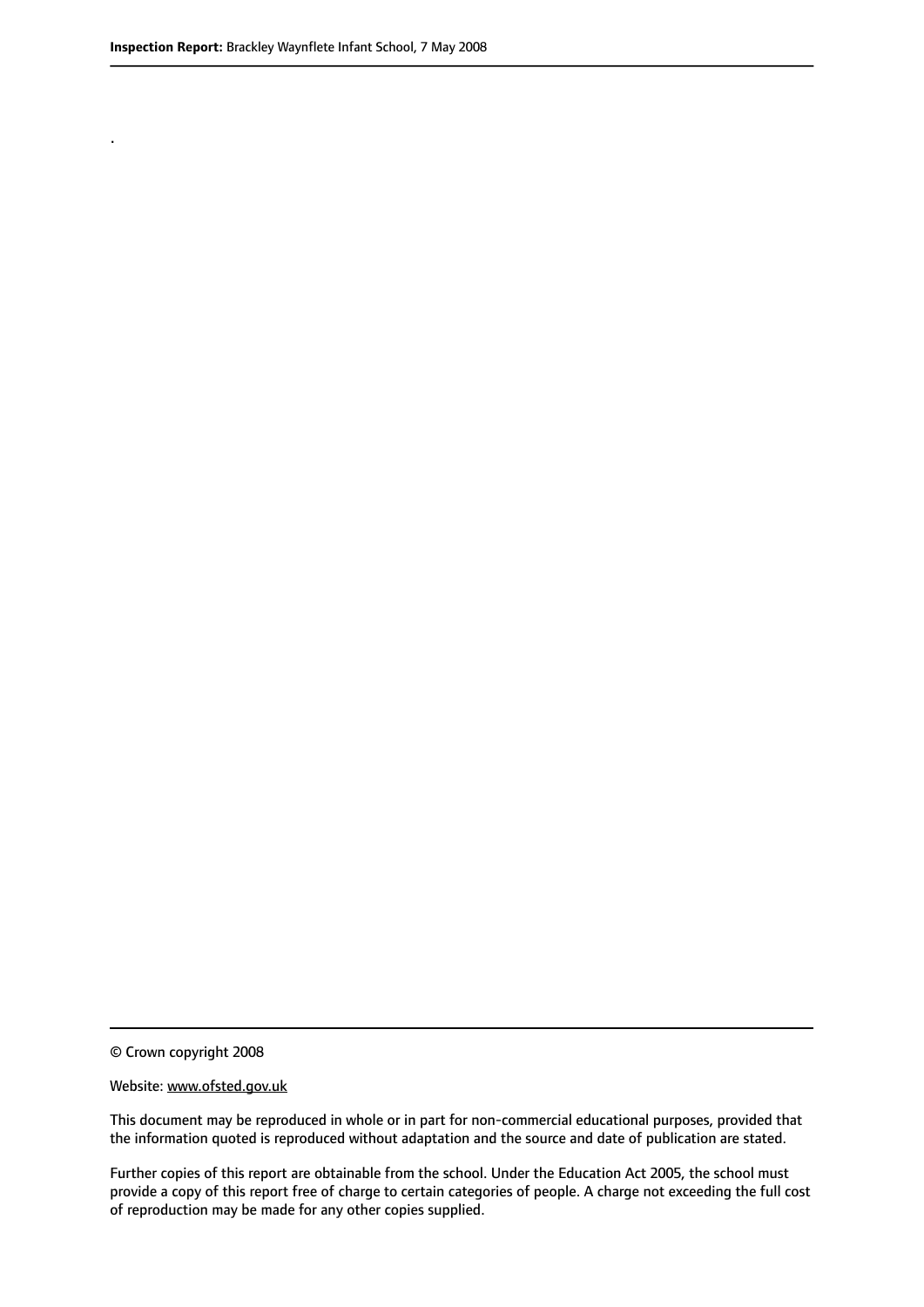# **Introduction**

The inspection was carried out by one Additional Inspector.

The inspector evaluated the overall effectiveness of the school and investigated the following issues:

the standards achieved by the current Year 2 pupils and the progress they have made from their starting points

whether aspects of the school's provision are outstanding

the development of leadership and management after recent staff changes.

Evidence was gathered from:

the school's data on pupils' progress

visits to lessons and scrutiny of pupils' work

discussions with the headteacher, staff, pupils and governors

analysis of responses to the parents' questionnaire.

Other aspects of the school's work were not investigated in detail but the inspector found no evidence to suggest that the school's own assessments of these areas, as given in its self-evaluation, were not justified, and these have been included in this report.

## **Description of the school**

The vast majority of pupils who attend this small school are from White British backgrounds. The percentage of pupils with learning difficulties and/or disabilities is below average. The proportion of pupils who either leave or join the school other than at the usual times is above average. There have been a number of staff changes during the current academic year.

## **Key for inspection grades**

| Grade 1 | Outstanding |
|---------|-------------|
| Grade 2 | Good        |

| Grade 3 | Satisfactory |
|---------|--------------|
|         |              |

Grade 4 Inadequate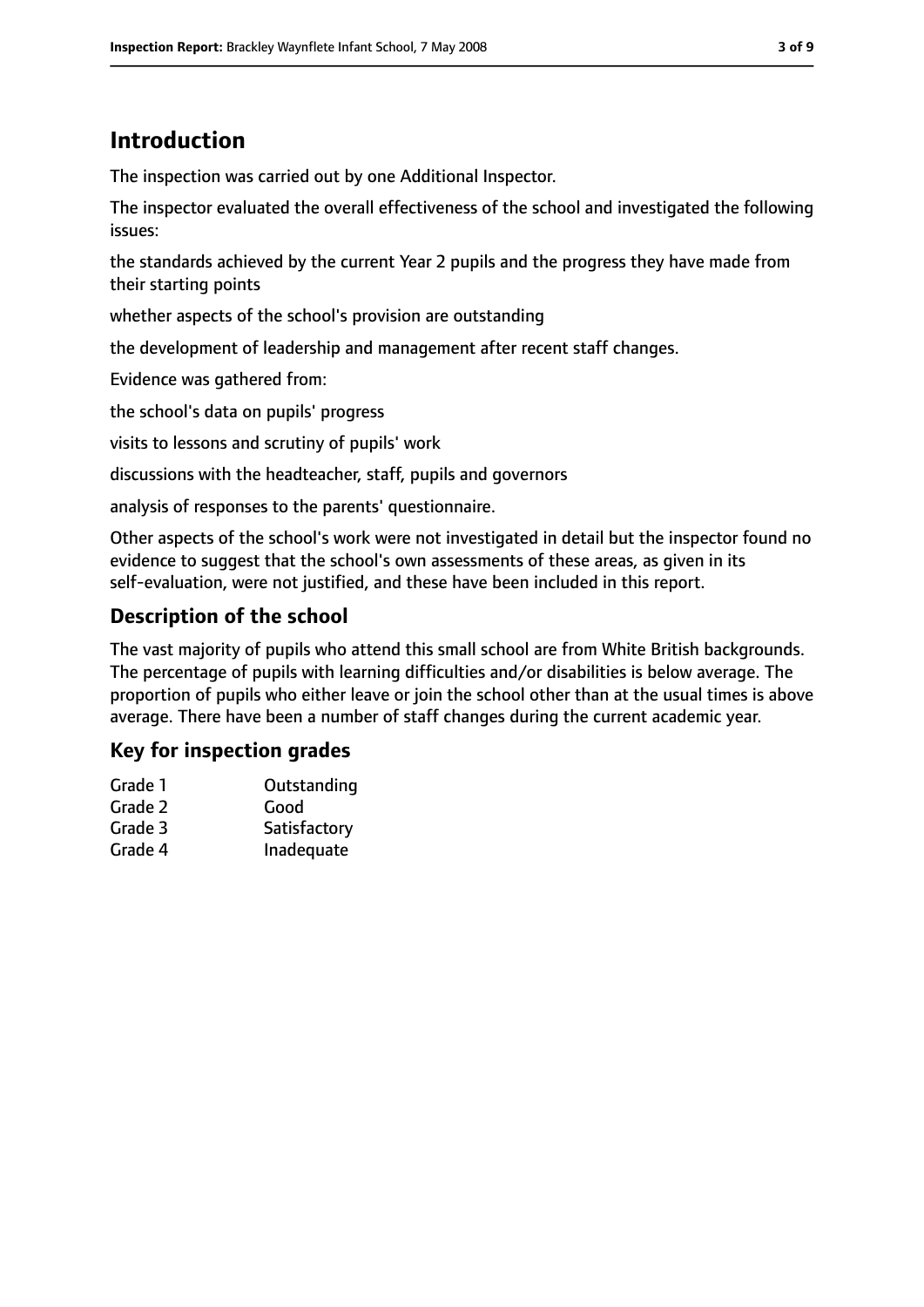# **Overall effectiveness of the school**

#### **Grade: 2**

This is a good school. It has a number of outstanding features. High quality care enables pupils to develop exceptional personal qualities. The school motto, 'Where excellence and enjoyment of learning enable all to achieve', is particularly apt. All pupils enjoy coming to school and revel in what they are offered every day. It is abundantly clear to any visitor how excited and enthusiastic the pupils are about their learning. Smiling faces and a willingness to chat about work and other school activities are testament to this. The school is extremely popular with parents, who are pleased with the progress their children make in such a supportive and friendly environment. As one parent noted, 'It's like a mini community,' whilst many other parents confidently stated that they would happily recommend the school to anyone.

Children receive a good start in the Reception Year and make good progress because provision has improved since the last inspection. Pupils continue to achieve well so that by the end of Year 2, standards are above average. They make good progress against their starting points, which vary year on year. The school has done particularly well in helping pupils to develop their writing skills. The gap between standards in reading and writing is far narrower than that found nationally. However, work to narrow the gap between standards in mathematics and English is something the school has to fully address. Pupils' enthusiasm for writing is tangible. They clearly write extensively for pleasure and take considerable pride in their work. For example, Year 1 pupils were writing about a shipwreck after watching a film on the interactive whiteboard, whilst Year 2 pupils were actively involved in a mature discussion about their use of alliteration and adjectives in riddles they had written. Pupils' progress in mathematics has not been quite as strong as in reading and writing. This is recognised by the school, which is currently involved in a project with other local schools to improve pupils' problem-solving skills.

Pupils learn well because of good quality teaching. Teachers are effective in meeting pupils' needs, including those of higher attainers and those with learning difficulties and/or disabilities. Classrooms are colourful and exciting. There is a good balance between supporting pupils and challenging them. In this environment, pupils readily answer questions, knowing that their views will be accepted by teachers and classmates, whether they are right or wrong. Teachers provide effective academic guidance to pupilsthrough oral feedback or written comments when pupils have finished their work. Year 2 pupils spoke enthusiastically about the 'light bulbs' that teachers put on their work, which successfully focuses on an aspect of their work that they need to improve. Analysis of pupils' work shows that advice offered to pupils is marginally better in English than in mathematics.

Both pupils and parents are particularly appreciative of the additional activities provided by the school in addition to daily lessons. Older pupils enjoy going swimming and after-school clubs are well attended. Visits and visitors successfully enhance learning experiences. An impressive display on Judaism following a visitor to school is evidence of this. The quality of artwork around the school is impressive and the curriculum links subjects together effectively. However, pupils are not provided with sufficient opportunities to extend their writing in other subjects.

Opportunities and experiences provided by the school contribute substantially to pupils' personal development and well-being. Pupils confidently discuss the importance of staying healthy and fit through diet and exercise. When Year 2 pupils were asked about what was wrong with junk food for lunch they quickly chastised the inspector about the lack of vitamins as well as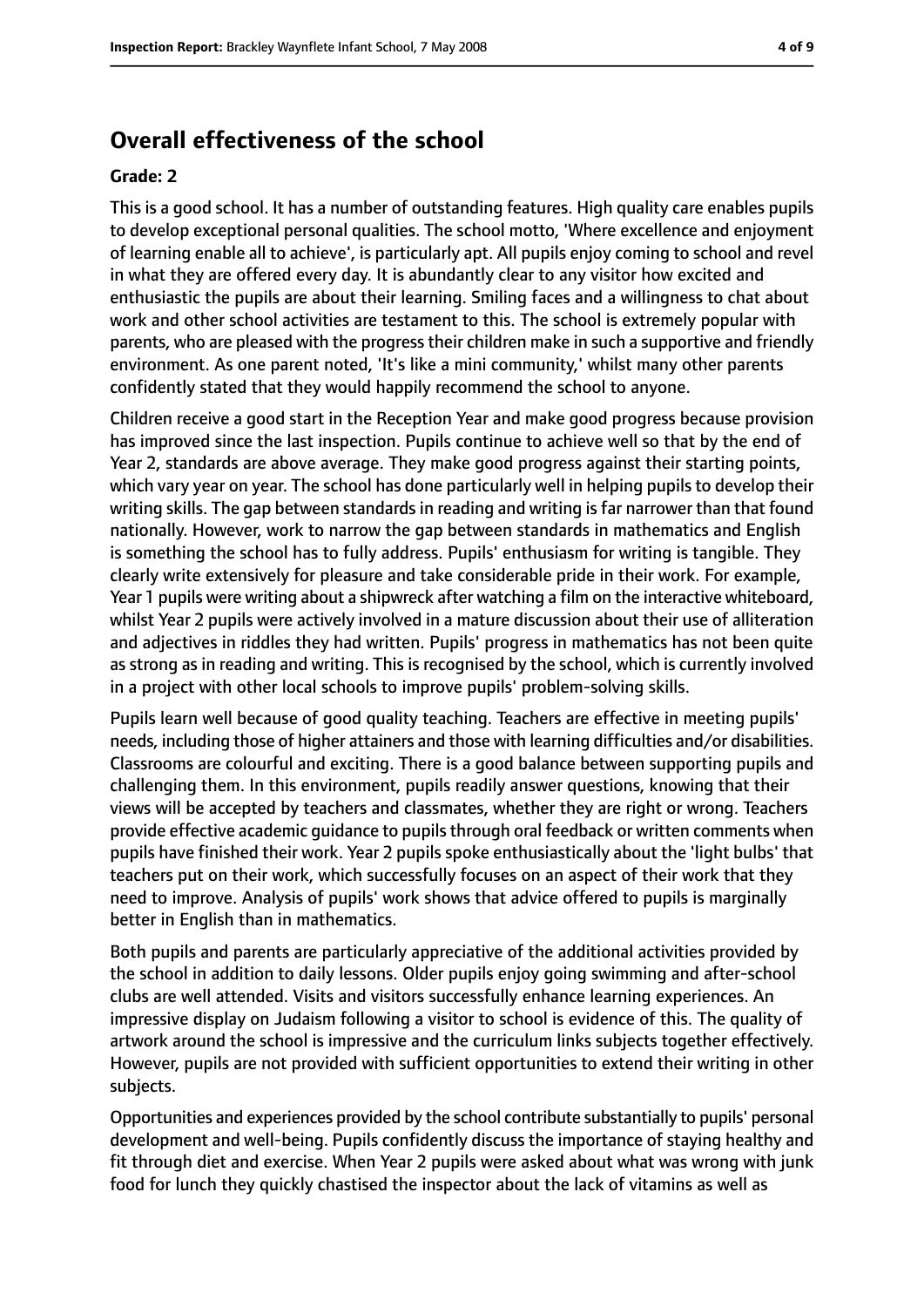emphasising the importance of drinking plenty of water on such a hot day. Pupils make a significant contribution to the school community through jobs such as the 'recyclers' and playground friends. The school council is particularly excited by the wildlife area that they are developing to provide a 'home for other creatures' and is proud of the playground train that it helped to choose. Relationships, behaviour and attitudes are all excellent. Pupils work well together, for example, as talk partners. Their exceptional social skills, together with above-average standards, prepare pupils particularly well for the next stage of their education and future economic well-being.

Many parents wrote on their questionnaire responses about how well the school looks after their children. Pastoral care is outstanding. Pupils say they feel really safe and 'that all adults and pupils are kind'. Safeguarding arrangements are well thought through and regularly updated. The headteacher monitors pupils' progress rigorously in partnership with the class teachers, using the school's effective tracking system. This enables them to initiate and provide good additional support for any individual or group of pupils falling behind. Pupils are provided with targets in literacy and numeracy. They state that these are helpful in their learning and confidently explain what they are currently focusing on to improve their work.

At the heart of the school's success are the outstanding leadership and management of the headteacher. The headteacher has a clear vision for the school and high expectations, and is committed to ensuring that pupils' academic and personal needs are met effectively. She is well supported by staff and governors, who are all fully involved in improving the school. There have been some recent changes in management responsibilities, with some staff assuming new roles that they have yet to fully develop. Leadership and management are good overall. Self-evaluation is accurate and successful initiatives such as those to improve pupils' writing indicate that the school has a good capacity to get even better.

# **Effectiveness of the Foundation Stage**

#### **Grade: 2**

Although children tend to start the school with attainment that is at the level expected overall, there can be some year-on-year variationsin aspects of the children's development. For example, the current Reception children's communication, language and literacy skills are not as strong astheir mathematical development. Children settle quickly into school and do well in developing their personal and social skills. It is noticeable how mature, confident and friendly the children are. This provides a strong foundation before they start in Key Stage 1. They also make good progress in their early reading, writing and mathematics and the school has been particularly successful recently in the teaching of sounds and letters. Activities are well organised, with a good balance of adult-led learning and children working independently. During the inspection, children worked well by themselvesin the outdoor area 'building' houses whilst others explored sounds by choosing instruments to play louder and quieter. There have been some staff changes in Reception this year and the Reception leader is relatively new to the post. However, she has completed an accurate self-evaluation of provision and is currently looking to improve the opportunities for the children to develop their literacy and numeracy skills outdoors.

## **What the school should do to improve further**

- Match progress and standards in mathematics with those in reading and writing.
- Increase the opportunities that pupils have to use their writing skills in other subjects.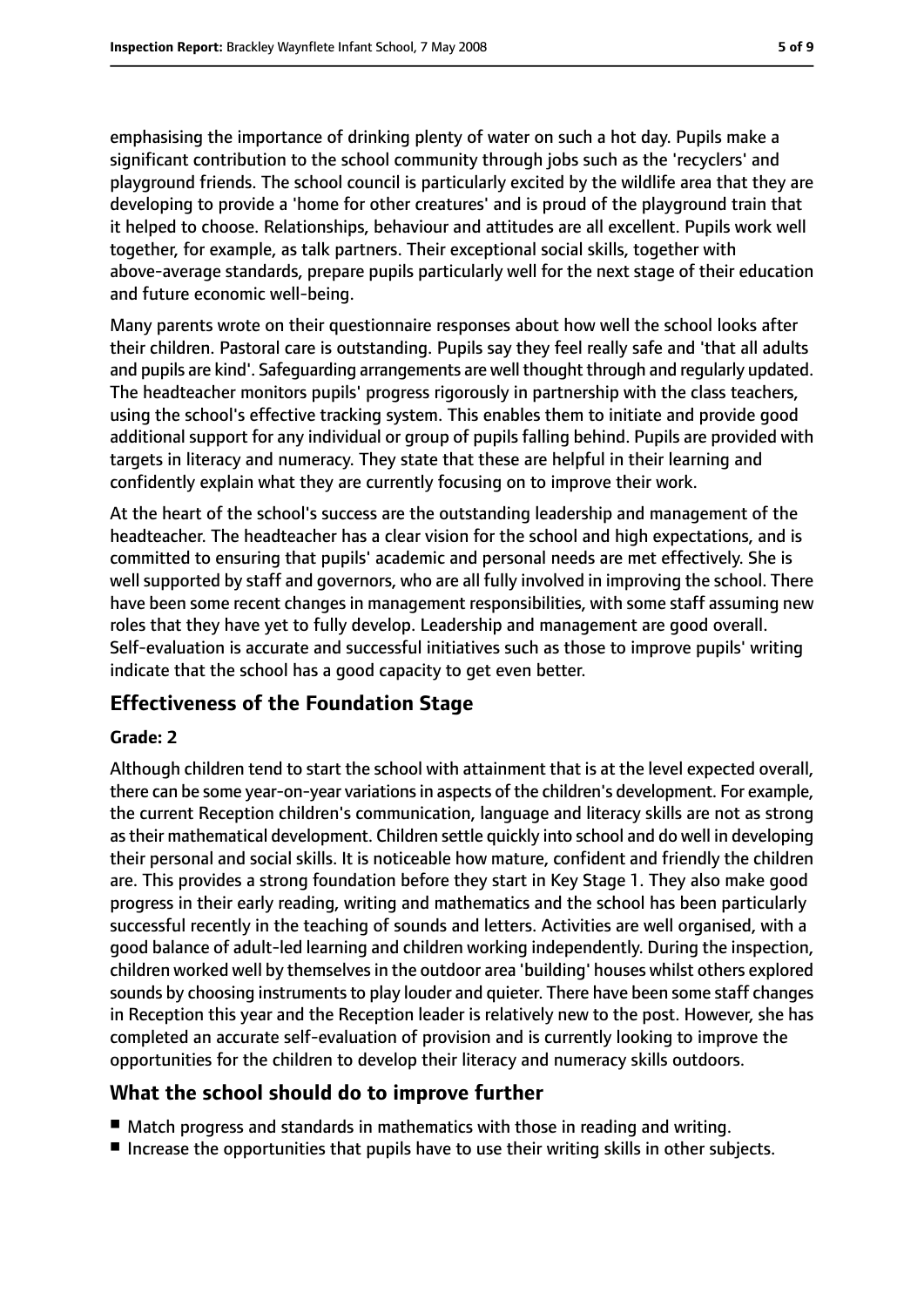**Any complaints about the inspection or the report should be made following the procedures set out in the guidance 'Complaints about school inspection', which is available from Ofsted's website: www.ofsted.gov.uk.**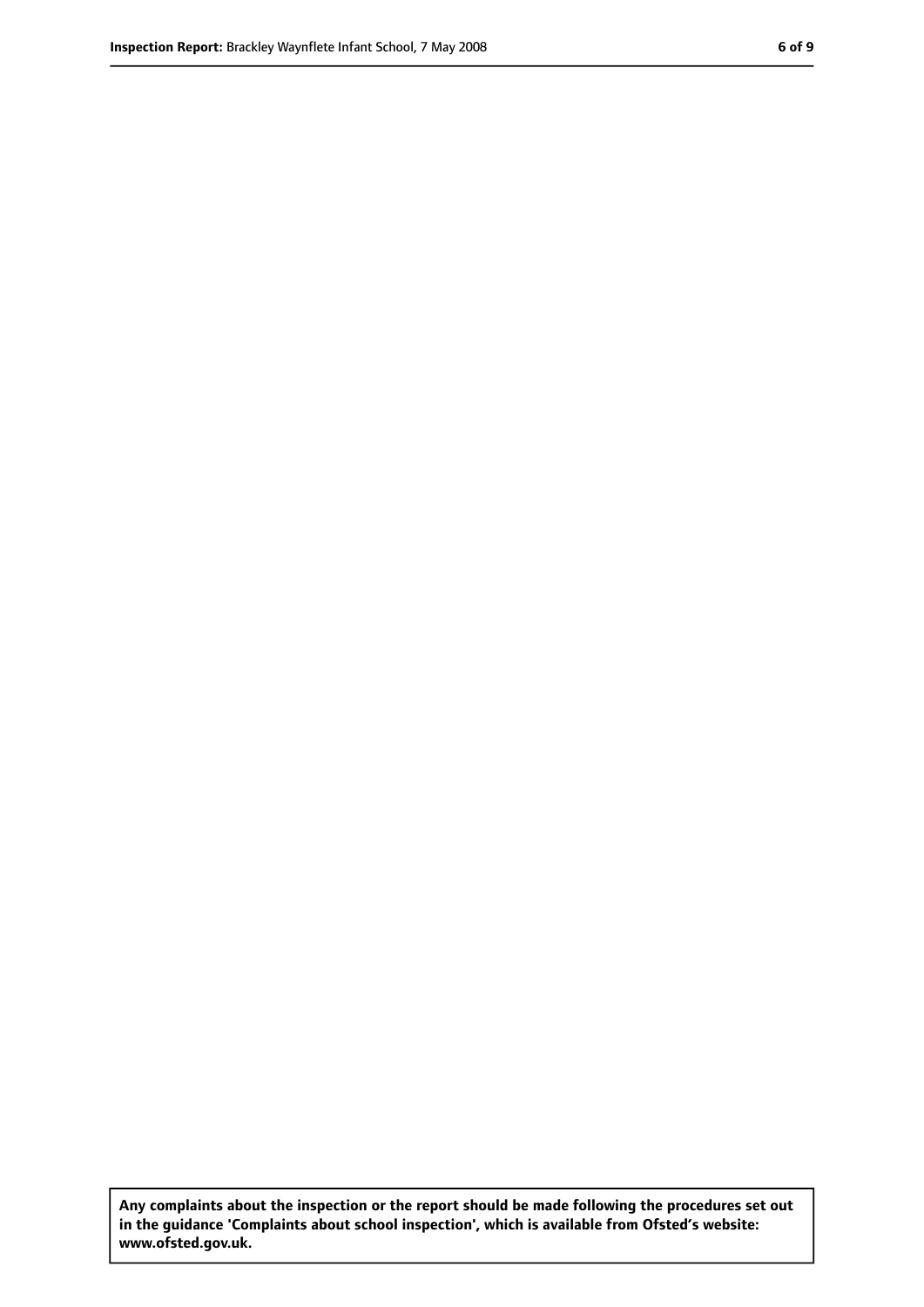#### **Annex A**

# **Inspection judgements**

| $^{\backprime}$ Key to judgements: grade 1 is outstanding, grade 2 good, grade 3 satisfactory, and | <b>School</b>  |
|----------------------------------------------------------------------------------------------------|----------------|
| arade 4 inadequate                                                                                 | <b>Overall</b> |

# **Overall effectiveness**

| How effective, efficient and inclusive is the provision of education, integrated<br>care and any extended services in meeting the needs of learners? |     |
|------------------------------------------------------------------------------------------------------------------------------------------------------|-----|
| Effective steps have been taken to promote improvement since the last<br>inspection                                                                  | Yes |
| How well does the school work in partnership with others to promote learners'<br>well-being?                                                         |     |
| The effectiveness of the Foundation Stage                                                                                                            |     |
| The capacity to make any necessary improvements                                                                                                      |     |

## **Achievement and standards**

| How well do learners achieve?                                                                               |  |
|-------------------------------------------------------------------------------------------------------------|--|
| The standards <sup>1</sup> reached by learners                                                              |  |
| How well learners make progress, taking account of any significant variations between<br>groups of learners |  |
| How well learners with learning difficulties and disabilities make progress                                 |  |

## **Personal development and well-being**

| How good is the overall personal development and well-being of the<br>learners?                                  |  |
|------------------------------------------------------------------------------------------------------------------|--|
| The extent of learners' spiritual, moral, social and cultural development                                        |  |
| The extent to which learners adopt healthy lifestyles                                                            |  |
| The extent to which learners adopt safe practices                                                                |  |
| How well learners enjoy their education                                                                          |  |
| The attendance of learners                                                                                       |  |
| The behaviour of learners                                                                                        |  |
| The extent to which learners make a positive contribution to the community                                       |  |
| How well learners develop workplace and other skills that will contribute to<br>their future economic well-being |  |

## **The quality of provision**

| How effective are teaching and learning in meeting the full range of the<br>learners' needs?          |  |
|-------------------------------------------------------------------------------------------------------|--|
| How well do the curriculum and other activities meet the range of needs<br>and interests of learners? |  |
| How well are learners cared for, quided and supported?                                                |  |

 $^1$  Grade 1 - Exceptionally and consistently high; Grade 2 - Generally above average with none significantly below average; Grade 3 - Broadly average to below average; Grade 4 - Exceptionally low.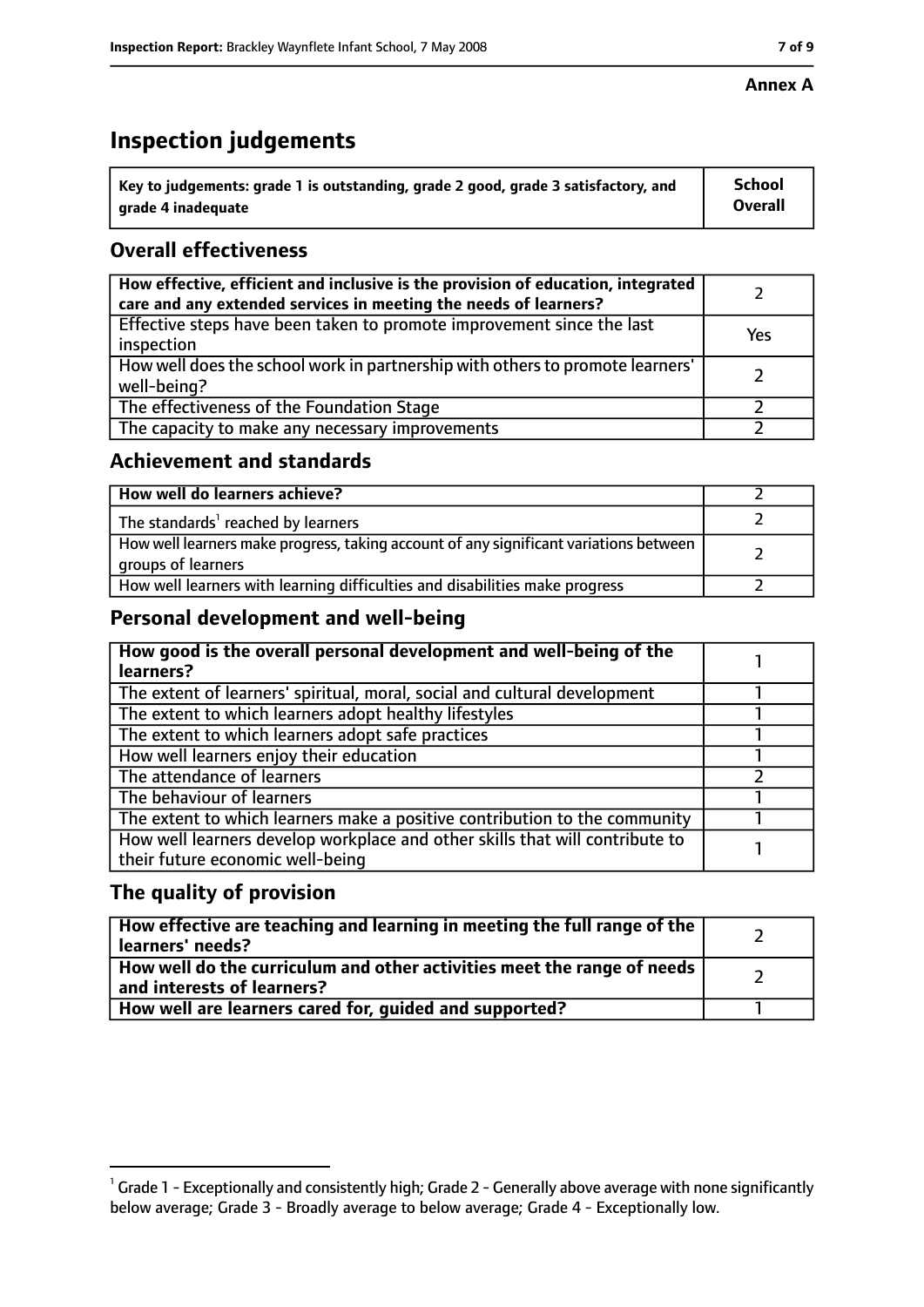#### **Annex A**

# **Leadership and management**

| How effective are leadership and management in raising achievement              |     |
|---------------------------------------------------------------------------------|-----|
| and supporting all learners?                                                    |     |
| How effectively leaders and managers at all levels set clear direction leading  |     |
| to improvement and promote high quality of care and education                   |     |
| How effectively leaders and managers use challenging targets to raise standards |     |
| The effectiveness of the school's self-evaluation                               |     |
| How well equality of opportunity is promoted and discrimination tackled so      |     |
| that all learners achieve as well as they can                                   |     |
| How effectively and efficiently resources, including staff, are deployed to     | 7   |
| achieve value for money                                                         |     |
| The extent to which governors and other supervisory boards discharge their      |     |
| responsibilities                                                                |     |
| Do procedures for safequarding learners meet current government                 | Yes |
| requirements?                                                                   |     |
| Does this school require special measures?                                      | No  |
| Does this school require a notice to improve?                                   | No  |